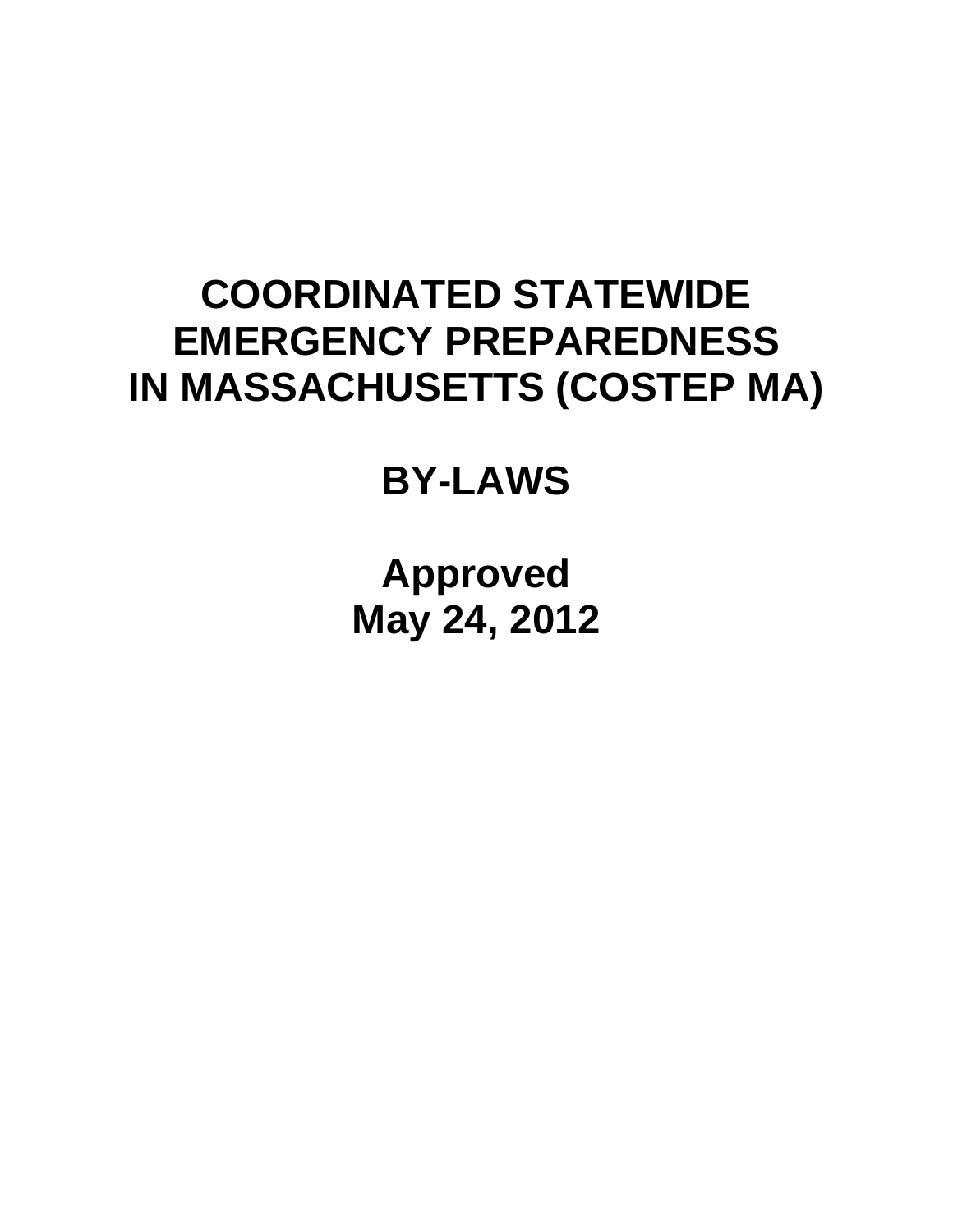# **CONTENTS**

Article I: Name

Article II: Purpose and Functions

Article III: Membership Section 1: Number Section 2: Representation Section 3: Term

Article IV. Committees Section 1: Executive Committee Section 2: Outreach Committee Section 3: Training and Education Committee Section 4: Community Programs Committee

Article V: Duties of the Executive Committee Officers Section 1: Co-Chairs Section 2: Secretary

Article VI: Meetings

Section 1: Frequency Section 2: Special Meetings Section 3: Committee Meetings Section 4: Quorum of the General Membership Meetings Section 5: Location Section 6: Agenda Section 7: Rules of Order Section 8: Notice of Meeting Dates and Times

Article VII: Voting

Section 1: One Vote Section 2: Abstentions Section 3: Determination of Actions

Article VIII: Amendments

Article IX: Ratification Provisions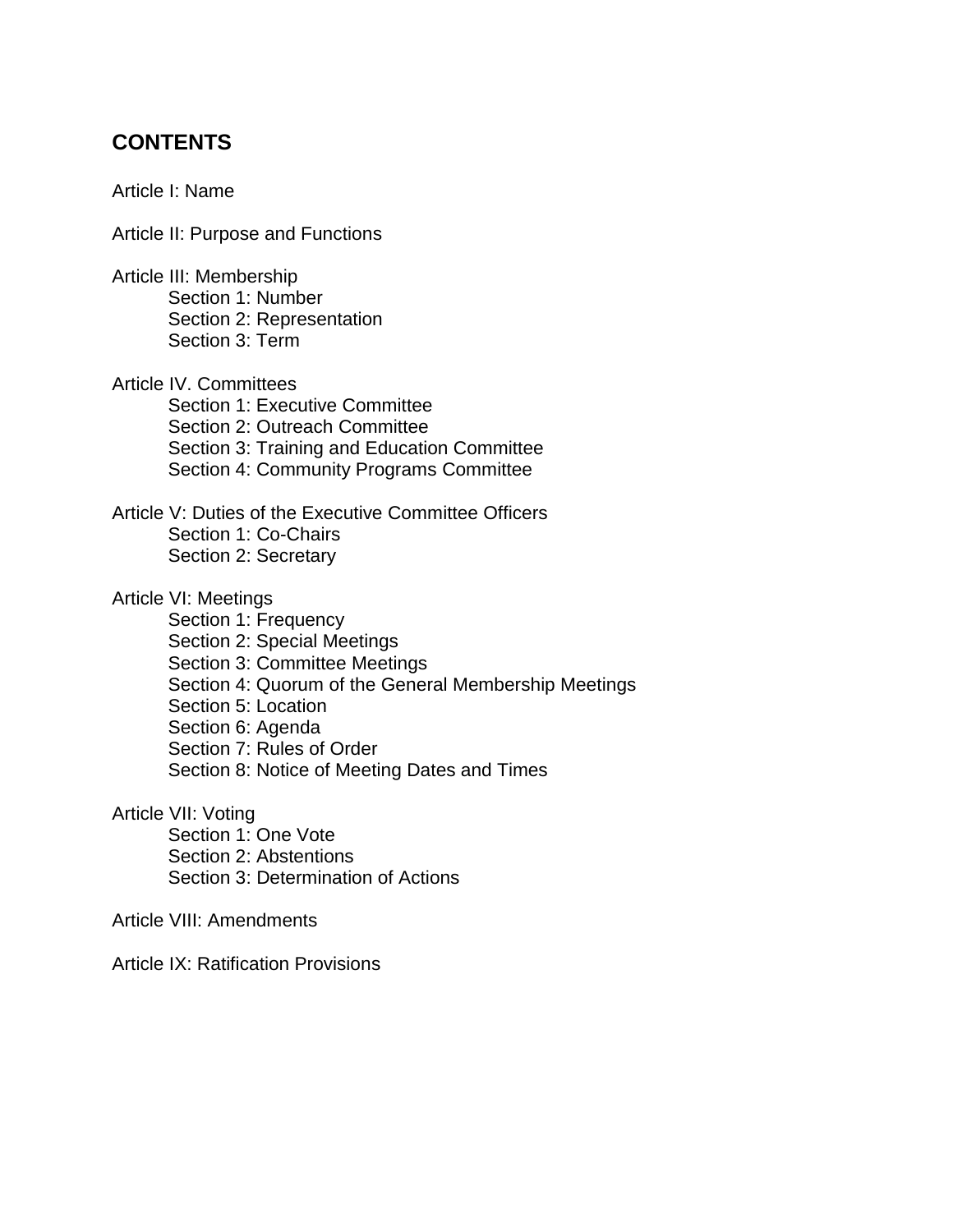#### **BY-LAWS OF COORDINATED STATEWIDE EMERGENCY PREPAREDNESS IN MASSACHUSETTS (COSTEP MA)**

## **ARTICLE I – NAME**

Coordinated Statewide Emergency Preparedness in Massachusetts, hereinafter referred to as "COSTEP MA," is a Massachusetts collaborative of representatives of cultural and historical (CH) institutions and agencies, as well as first responder and emergency management professionals from federal, state, and municipal governments.

#### **ARTICLE II – PURPOSE AND FUNCTIONS**

The purpose of COSTEP MA is to build and foster a statewide emergency planning process that serves the cultural and emergency management communities and addresses disaster mitigation, prevention, preparedness, response, and recovery. The process will ensure an ongoing dialogue that promotes mutual understanding and coordination between these communities.

The functions and duties of COSTEP MA are to engage in at least the following activities:

1. Conduct regular meetings to address pertinent issues;

2. Provide needed information to the Massachusetts Emergency Management Agency (MEMA) for maintaining a statewide master database of community-based CH institutions that includes non–COSTEP MA members. This information will also be incorporated into the statewide GIS database;

3. Provide MEMA with updates to the Protection of Cultural and Historical Resources Annex to the State Comprehensive Emergency Management Plan (CEMP);

4. Identify private/public sector resources available to assist with disaster mitigation, prevention, preparedness, response, and recovery operations;

5. Provide, promote, and facilitate information, training, exercises, and educational opportunities related to disaster mitigation, prevention, preparedness, response, recovery, and continuity of operations (COOP) for cultural and historical resources;

6. Provide input and feedback to MEMA and the Federal Emergency Management Agency (FEMA) on emerging legislation and/or regulations related to cultural and historical heritage and disaster mitigation, prevention, preparedness, response, and recovery. Collaborate with MEMA on disseminating information about and implementation of requirements and opportunities from emerging legislation and/or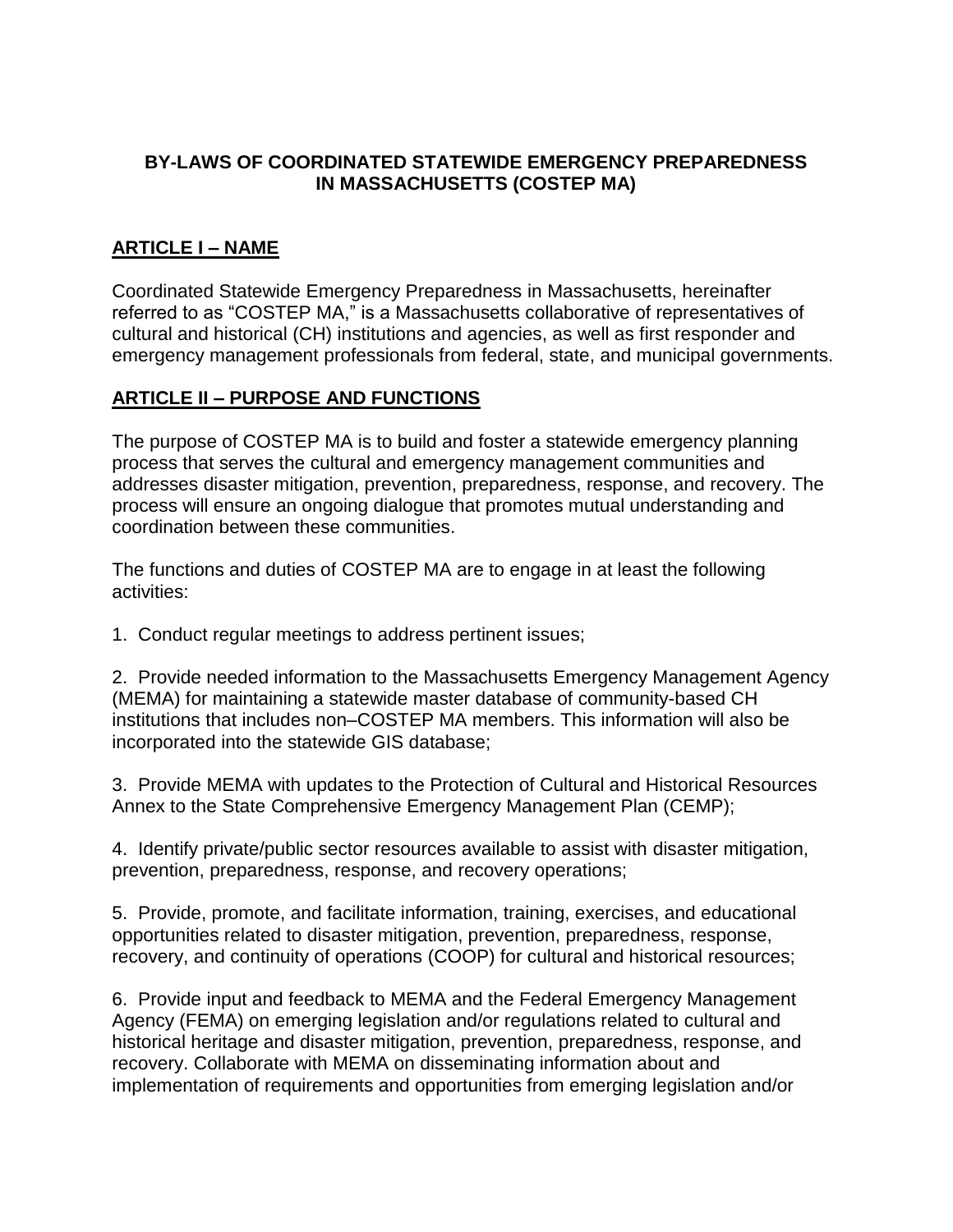regulations. Assist MEMA in information gathering, research, and surveying of the impact of legislation and/or regulations on the local CH constituency;

7. Provide collegial assistance to other CH communities developing or refining their disaster planning capabilities.

#### **ARTICLE III – MEMBERSHIP**

#### **SECTION 1: NUMBER**

Delegates are currently invited by the Executive Committee to join COSTEP MA. They are chosen to represent the range of cultural resource institutions in the state, as well as to represent state, federal, and municipal emergency management agencies. Membership is defined by institution or agency, and must include representatives from the Massachusetts Archives, the Massachusetts Board of Library Commissioners (MBLC), the Northeast Document Conservation Center (NEDCC), the New England Museum Association (NEMA), MEMA, and FEMA.

#### **SECTION 2: REPRESENTATION**

The member institutions and agencies listed above (in Section 1) must have at least one representative serving on COSTEP MA at any given time.

#### **SECTION 3: TERM**

The term of membership in COSTEP MA shall be continuous from year to year or as defined by other provisions of these by-laws.

# **ARTICLE IV – COMMITTEES**

The four standing committees of COSTEP MA shall be the Executive Committee, the Outreach Committee, the Training and Education Committee, and the Community Programs Committee. Additional standing committees shall be created, upon recommendation of the Executive Committee, by simple majority vote of a quorum of the COSTEP MA delegates, as needed. For each term cycle, or the creation of a new standing committee, the Executive Committee shall appoint each committee chair, and the COSTEP MA Co-Chairs shall provide objectives for the Committee to the committee chair within thirty (30) days. Committee membership is open to any delegate from the general membership. Ad hoc sub-committees may be formed from within standing committees at any time for special purposes or assignments. Such ad hoc subcommittees shall cease to function when their specific charge is completed. Committee chairs shall appoint ad hoc sub-committees and shall specify their sunset date or condition.

# **SECTION 1: EXECUTIVE COMMITTEE**

The Executive Committee will be led by two Co-Chairs and a Secretary. In addition, the Committee shall be composed of one representative each from the MBLC, the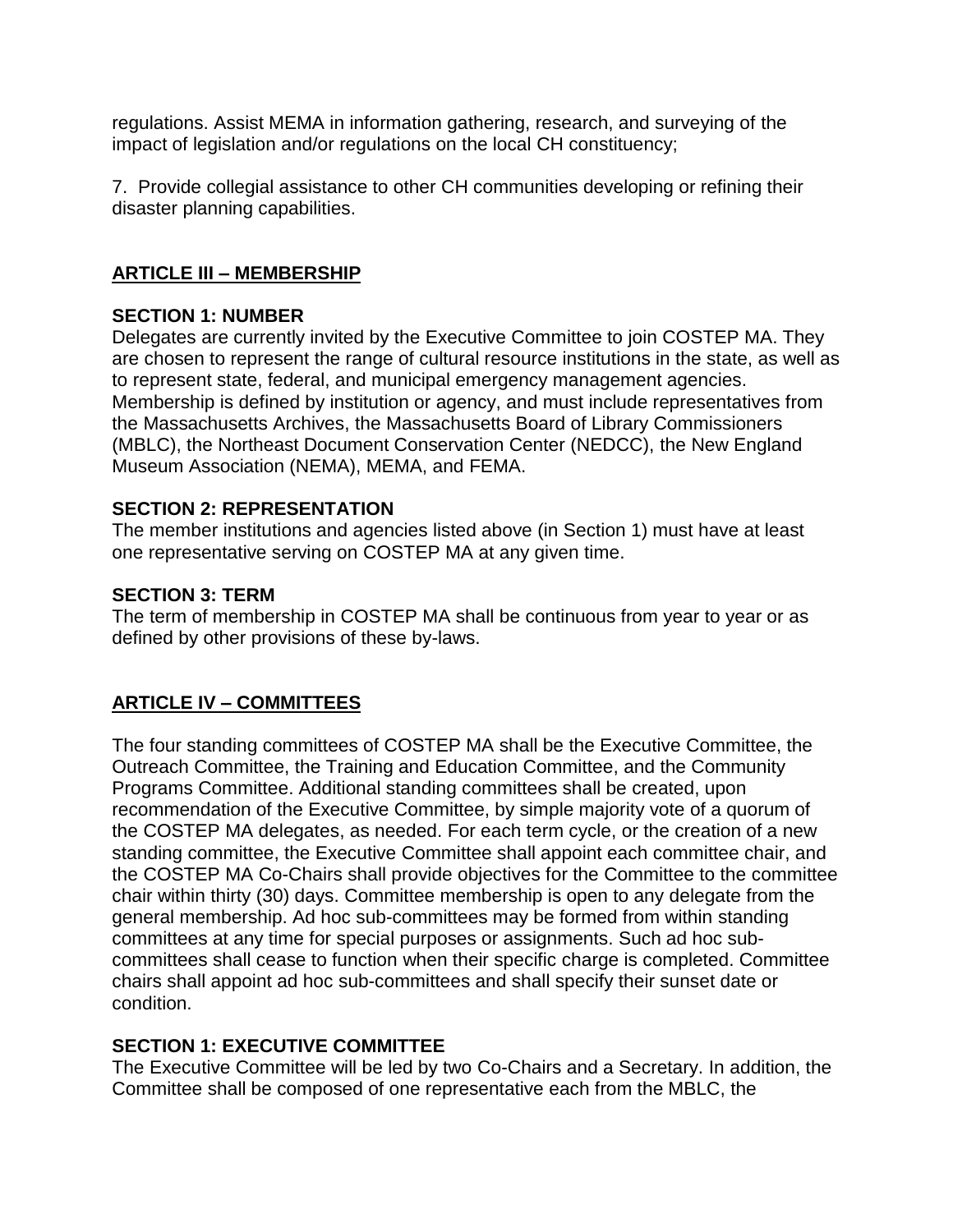Massachusetts State Archives, NEMA, MEMA, NEDCC, and a municipality, each of whom shall be selected by their respective organizations; three elected members-atlarge; and the three other standing committee chairpersons. The Executive Committee will determine goals and duties of the other committees.

**1.1 Term:** The term of office for each Executive Committee Co-Chair shall be two calendar years on a staggered basis so that a new Co-Chair is elected every year. For one Co-Chair the term begins on the first month of each even-numbered calendar year and continues through the last month of each odd-numbered calendar year. The term for the second Co-Chair begins on the first month of each odd-numbered calendar year and continues through the last month of each even-numbered calendar year. The term of office for the Executive Committee Secretary shall be two years. The terms of the three members-at-large shall be three years staggered. The organizational representatives' terms shall be determined by their respective organizations. The terms of the committee chairs shall be determined by the Executive Committee.

**1.2 Eligibility:** Executive Committee Officers (Co-Chairs and Secretary) must be members of the Executive Committee for at least one year prior to election as an officer.

**1.3 Nominations:** The Nominating Committee will solicit and propose candidates for one Co-Chair and the Secretary (in alternate years) from the Executive Committee and at least one member-at-large each year.

**1.4 Election:** Two meetings prior to the end of a current term cycle, the Executive Committee shall appoint three persons to the Nominating Committee with a charge to select persons interested in serving as Co-Chair, Secretary, or member(s)-at-large on the Executive Committee for the upcoming term. One meeting prior to the end of the current term cycle, the Nominating Committee will present proposed nominations to the COSTEP MA body for consideration. Election of the Executive Committee officers shall take place by voice vote during the last meeting of each term cycle.

**1.5 Removal:** An Executive Committee officer may be removed from office at any time by a vote of the COSTEP MA member body.

**1.6 Vacancies:** An elected Executive Committee member vacancy shall be filled as soon as possible through a special election at the next regularly scheduled meeting. The selected candidate shall serve the remainder of the term cycle in which they were elected.

# **SECTION 2: OUTREACH COMMITTEE**

The Outreach Committee is responsible for expanding the visibility of COSTEP MA, advocating for its prime initiatives, and implementing its mission.

# **SECTION 3: TRAINING AND EDUCATION COMMITTEE**

The Training and Education Committee is responsible for development and implementation of appropriate information, training, exercises, and/or educational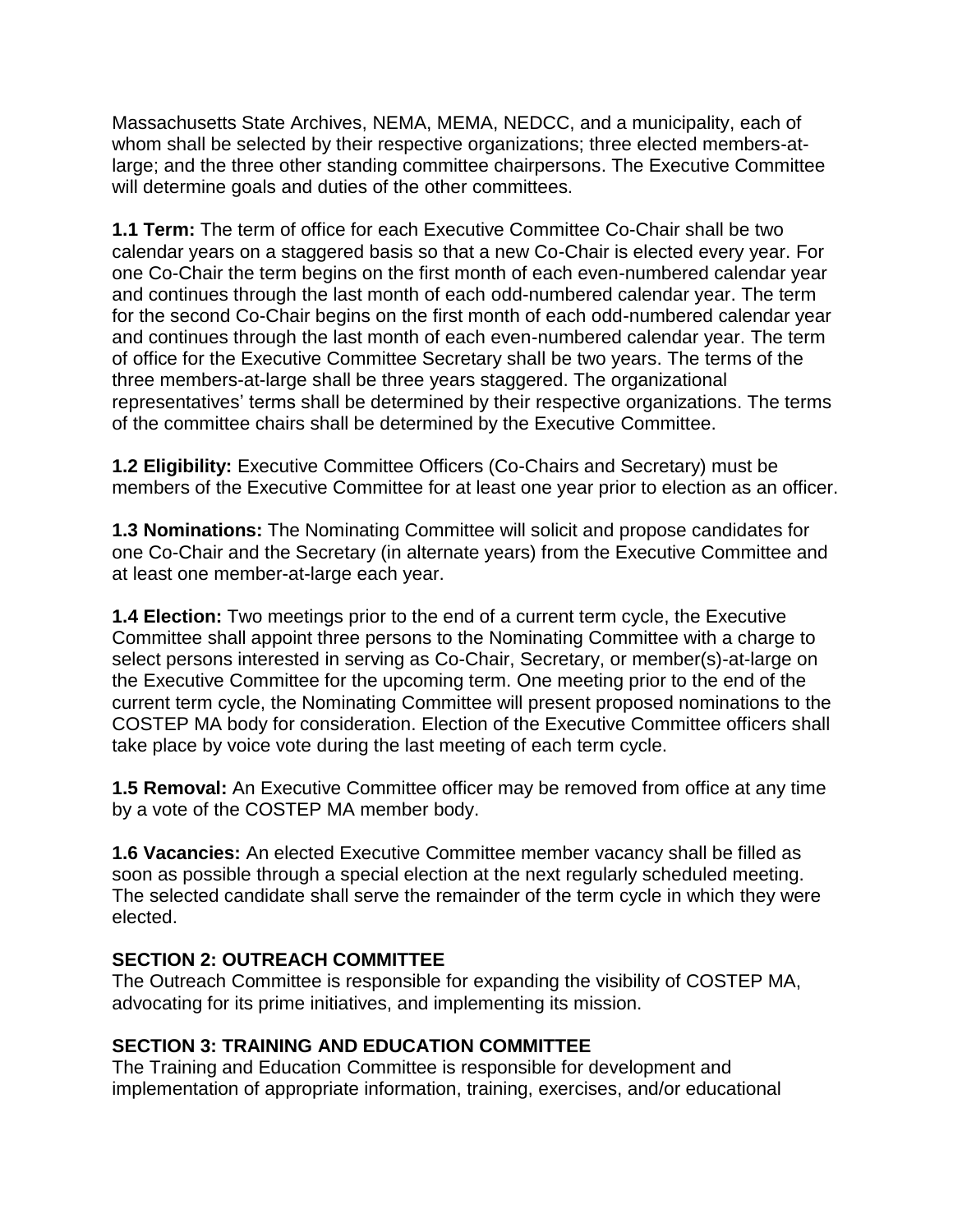opportunities for the CH communities in the Commonwealth. This committee also promotes COSTEP MA knowledge of and participation in statewide, regional, and/or national training and educational endeavors related to CH emergency and disaster activity.

# **SECTION 4: COMMUNITY PROGRAMS COMMITTEE**

The Community Programs Committee is responsible for promoting and facilitating communication, cooperation, and collaboration between the CH and the emergency management communities in specifically identified municipalities.

# **ARTICLE V – DUTIES OF THE EXECUTIVE COMMITTEE OFFICERS**

# **SECTION 1: CO-CHAIRS**

The Co-Chairs shall preside over meetings of COSTEP MA, preserve order during the meetings, appoint committee chairs, have signature authority for minutes, records, vouchers, or other documents connected with the work of COSTEP MA, and include the following duties:

- Determine the frequency, dates, times, locations, and agendas of Committee meetings not specified elsewhere in these By-Laws.
- Appoint the chair and members of each committee.
- Conduct meetings according to Robert's Rules of Order.

#### **SECTION 2: SECRETARY**

The Secretary shall maintain the membership list and the attendance and minutes of COSTEP MA meetings; prepare COSTEP MA correspondence; and assist MEMA in compiling CH information, statistics, and other input from the COSTEP MA membership as needed. The Secretary will also receive and distribute attendance and minutes of COSTEP MA Committee (and, when in existence, sub-committee) meetings to the entire COSTEP MA membership in a timely manner. The Secretary shall also perform such other duties as may be assigned by a COSTEP MA Co-Chair.

# **ARTICLE VI – MEETINGS**

# **SECTION 1: FREQUENCY**

COSTEP MA shall meet bi-monthly for regular meetings unless otherwise specified by the Co-Chairs.

# **SECTION 2: SPECIAL MEETINGS**

The Co-Chairs may schedule a Special Meeting when necessary to carry out the duties of COSTEP MA. Additionally, upon formal request of at least four (4) members, the Co-Chairs shall schedule a special meeting within thirty (30) days and ensure meeting notices are distributed to the COSTEP MA body in accordance with the provisions listed in the By-Laws.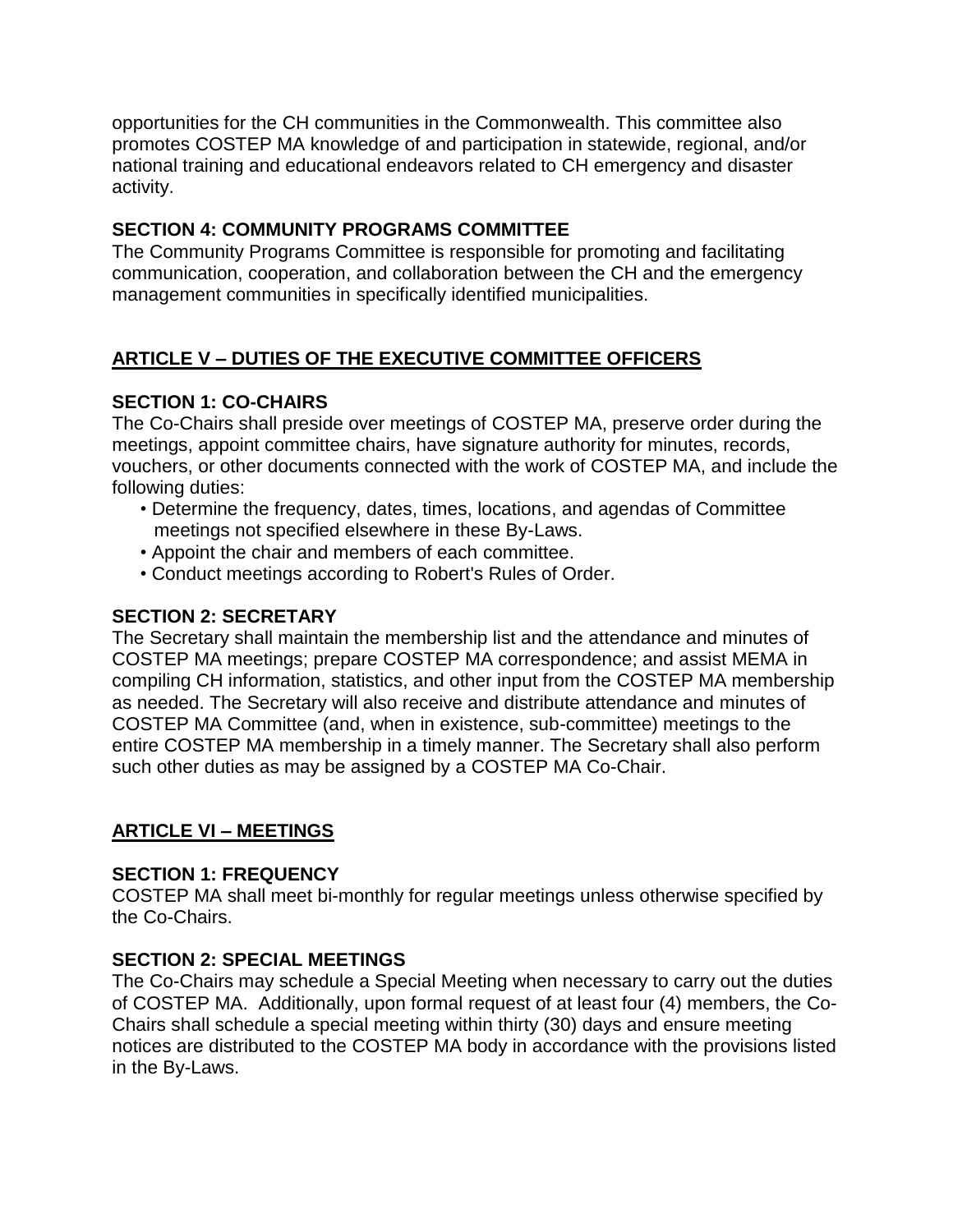## **SECTION 3: COMMITTEE MEETINGS**

Committees shall meet by any method at least once quarterly. Additional meetings may be scheduled by the Committee Chair as necessary to complete projects.

#### **SECTION 4: QUORUM OF THE GENERAL MEMBERSHIP MEETINGS**

A quorum for all regularly scheduled and special meetings shall consist of one-third of all delegates. Business of COSTEP MA will not be conducted without satisfying the quorum requirement.

#### **SECTION 5: LOCATION**

COSTEP MA meetings will be held at the location specified by the Executive Committee Co-Chairs. Other Committee meetings will be held at the location specified by the particular committee chair.

#### **SECTION 6: AGENDA**

Any delegate may request an item be placed on the Agenda during the next regularly scheduled meeting of COSTEP MA. If the Co-Chairs should decline to do so, a delegate may have the item placed on the Agenda by submitting it in writing to the Co-Chairs with supporting signatures of three (3) delegates. During a scheduled COSTEP MA meeting, matters not appearing on the printed Agenda may be added with a favorable vote.

#### **SECTION 7: RULES OF ORDER**

The deliberations of all COSTEP MA meetings shall be governed by Robert's Rules of Order, newly revised.

#### **SECTION 8: NOTICE OF MEETING DATES AND TIMES**

Notices regarding regularly scheduled meetings, special meetings, and committee meetings shall be distributed to the body at least fifteen (15) days prior to the scheduled meeting. The meeting notice will identify the date, time, location, and agenda of the meeting for which the announcement is intended. In the event of a meeting cancellation, the body must be notified of the cancellation.

# **ARTICLE VII – VOTING**

#### **SECTION 1: ONE VOTE**

Each delegate, including the Co-Chairs, shall be entitled to one vote.

#### **SECTION 2: ABSTENTIONS**

A delegate may register his/her abstention on any vote, and it shall be reflected in the minutes. Abstentions are encouraged on matters that pose a conflict of interest.

#### **SECTION 3: DETERMINATION OF ACTIONS**

All final actions or policy recommendations shall require the simple majority approval of a quorum of the membership present at a scheduled meeting.